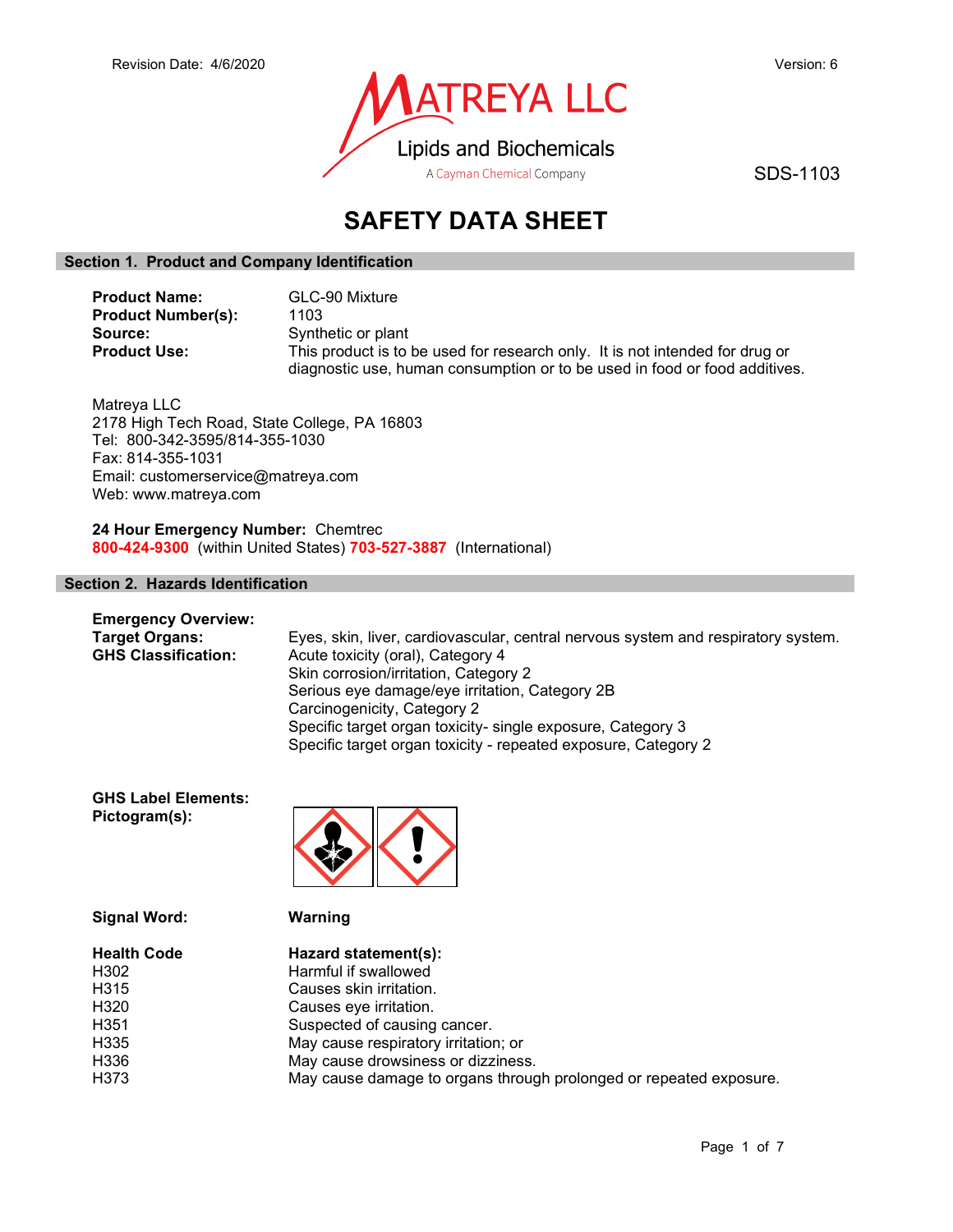| <b>Prevention Code</b><br>P <sub>264</sub><br>P270<br>P280<br>P201<br>P202<br>P281<br>P260<br>P261<br>P271                      | <b>Prevention Statement(s):</b><br>Wash hands thoroughly after handling.<br>Do not eat, drink, or smoke when using this product.<br>Wear protective gloves.<br>Obtain special instructions before use.<br>Do not handle until all safety precautions have been read and understood.<br>Use personal protective equipment as required.<br>Do not breathe dust/fume/gas/mist/vapors/spray.<br>Avoid breathing dust/fume/gas/mist/vapors/spray.<br>Use only outdoors or in a well-ventilated area.                                                                                                                                                                                                                                               |
|---------------------------------------------------------------------------------------------------------------------------------|-----------------------------------------------------------------------------------------------------------------------------------------------------------------------------------------------------------------------------------------------------------------------------------------------------------------------------------------------------------------------------------------------------------------------------------------------------------------------------------------------------------------------------------------------------------------------------------------------------------------------------------------------------------------------------------------------------------------------------------------------|
| <b>Response Code</b><br>$P301 + P312$                                                                                           | <b>Response Statement(s):</b><br>IF SWALLOWED: Call a POISON CENTER or doctor/physician if you feel<br>unwell.                                                                                                                                                                                                                                                                                                                                                                                                                                                                                                                                                                                                                                |
| P330<br>P302 + P352<br>P321<br>P332 + P313<br>P362<br>P305 + P351+ P338<br>P337+ P313<br>P308+P313<br>P314<br>P304+P340<br>P312 | Rinse mouth<br>IF ON SKIN: Wash with plenty of soap and water.<br>Specific treatment (see supplemental first aid instructions).<br>If skin irritation occurs: Get medical advice/attention.<br>Take off contaminated clothing and wash before reuse.<br>IF IN EYES: Rinse cautiously with water for several minutes. Remove contact<br>lenses, if present and easy to do. Continue rinsing.<br>If eye irritation persists: Get medical advice/attention.<br>IF exposed or concerned: Get medical advice/attention.<br>Get medical advice/attention if you feel unwell.<br>IF INHALED: Remove victim to fresh air and keep at rest in a position<br>comfortable for breathing.<br>Call a POISON CENTER or doctor/physician if you feel unwell. |
| <b>Storage Code</b><br>P405<br>$P403 + P233$                                                                                    | <b>Storage Statement(s):</b><br>Store locked up.<br>Store in a well-ventilated place. Keep container tightly closed.                                                                                                                                                                                                                                                                                                                                                                                                                                                                                                                                                                                                                          |
| <b>Disposal Code</b><br>P501                                                                                                    | <b>Disposal Statement(s):</b><br>Disposal of contents/container in accordance to<br>local/regional/national/international regulations.                                                                                                                                                                                                                                                                                                                                                                                                                                                                                                                                                                                                        |

# Section 3. Composition/Information on Ingredients

| <b>Product Name</b>   | <b>CAS Number</b> | <b>Percent</b> |
|-----------------------|-------------------|----------------|
| Methylene chloride    | 75-09-2           | 96.38%         |
| Methyl tridecanoate   | 1731-88-0         | 0.725%         |
| Methyl pentadecanoate | 7132-64-1         | 0.725%         |
| Methyl heptadecanoate | 1731-92-6         | 0.725%         |
| Methyl nonadecanoate  | 1731-94-8         | 0.725%         |
| Methyl heneicosanoate | 6064-90-0         | 0.725%         |

# Section 4. First Aid Measures

## Inhalation:

Move exposed person to fresh air. If not breathing, if breathing is irregular or if respiratory arrest occurs, provide artificial respiration or oxygen by trained personnel. Loosen tight clothing such as a collar, tie, belt or waistband. Get medical attention immediately. Consult a physician.

## Skin:

In case of contact, immediately flush skin with plenty of water for at least 15 minutes while removing contaminated clothing and shoes. Get medical attention immediately. Thoroughly wash or discard clothing and shoes before reuse.

# Eyes:

Immediately flush with plenty of water. After initial flushing, remove any contact lenses and continue flushing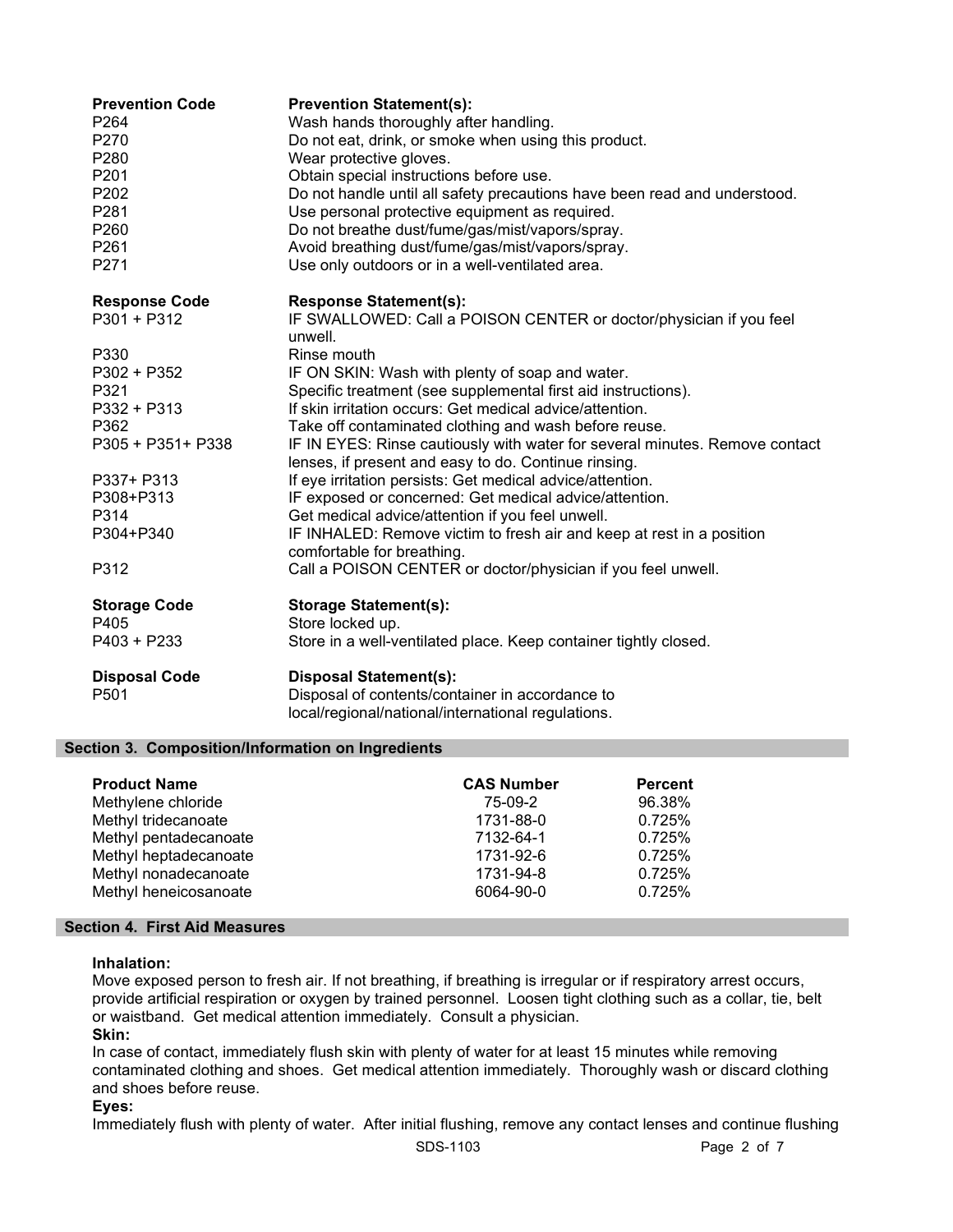for at least 15 minutes. Have eyes examined and tested by medical personnel. Ingestion:

If swallowed, do NOT induce vomiting unless directed to do so by medical personnel. Never give anything by mouth to an unconscious person. Loosen tight clothing such as collar, tie, belt or waistband. Get medical attention immediately.

#### Section 5. Fire Fighting Measures

## Suitable extinguishing media:

Use water spray, alcohol-resistant foam, dry chemical or carbon dioxide.

# Specific hazards arising from the chemical:

Methylene chloride may burn, but does not readily ignite

#### Special protective actions for fire fighters:

Evacuate area and fight fire from a safe distance. Do not stay in dangerous zone without suitable chemical protection clothing and self-contained breathing apparatus.

#### Special protective equipment for fire fighters:

As in any fire, wear self-contained breathing apparatus pressure-demand, (MSHA/NIOSH approved or equivalent) and full protective gear.

#### Section 6. Accidental Release Measures

#### Personal precautions:

No action shall be taken involving any personal risk or without suitable training. Evacuate surrounding areas. Keep unnecessary and unprotected personnel from entering. Do not touch or walk through spilled material. Do not breathe vapor or mist. Provide adequate ventilation. Wear appropriate personal protective equipment.

#### Environmental precautions:

Avoid dispersal of spilled material and runoff and contact with soil, waterways, drains and sewer. Inform the relevant authorities if the product has caused environmental pollution (sewer, waterways, soil or air).

#### Methods and Materials for containment and cleaning up:

Stop leak if without risk. Prevent entry into sewers, water sources, basements or confines spaces. Contain and collect spillage with inert absorbent material and place in container for disposal according to local regulations. Call for assistance on disposal.

#### Section 7. Handling and Storage

## Precautions for safe handling:

Avoid contact with eyes, skin or clothing. Do not breathe vapor or mist. Do not ingest. Use only with adequate ventilation. Store in a tightly closed container. Keep sealed when not in use. Wear appropriate personal protective equipment.

#### Conditions for safe storage, including incompatibilities:

Recommended storage temperature: -20°C. Store in a tightly closed container. Separate from oxidizing materials.

#### Section 8. Exposure Controls/Personal Protection

| <b>Product Name</b><br>Methylene chloride | <b>CAS Number</b><br>75-09-2 | <b>Type</b><br>TWA (8Hr)<br><b>TWA</b><br>TWA<br>TWA<br><b>TWA</b><br>TWA<br>TWA<br><b>TWA</b><br>VME<br>TWA<br>TWA | <b>Exposure Limits</b><br>50 ppm<br>25 ppm<br>50 ppm<br>50 ppm<br>50 ppm<br>50 ppm<br>10 mg/m $3$<br>50 ppm<br>50 ppm<br>35 ppm<br>$100$ ppm | <b>Source</b><br>USA (ACGIH)<br>USA (OSHA)<br>Australia<br>Belgium<br>Canada<br>Korea<br>Hungry<br>New Zealand<br>France<br>Sweden<br>UK |
|-------------------------------------------|------------------------------|---------------------------------------------------------------------------------------------------------------------|----------------------------------------------------------------------------------------------------------------------------------------------|------------------------------------------------------------------------------------------------------------------------------------------|
|                                           |                              | SDS-1103                                                                                                            |                                                                                                                                              | Page 3 of 7                                                                                                                              |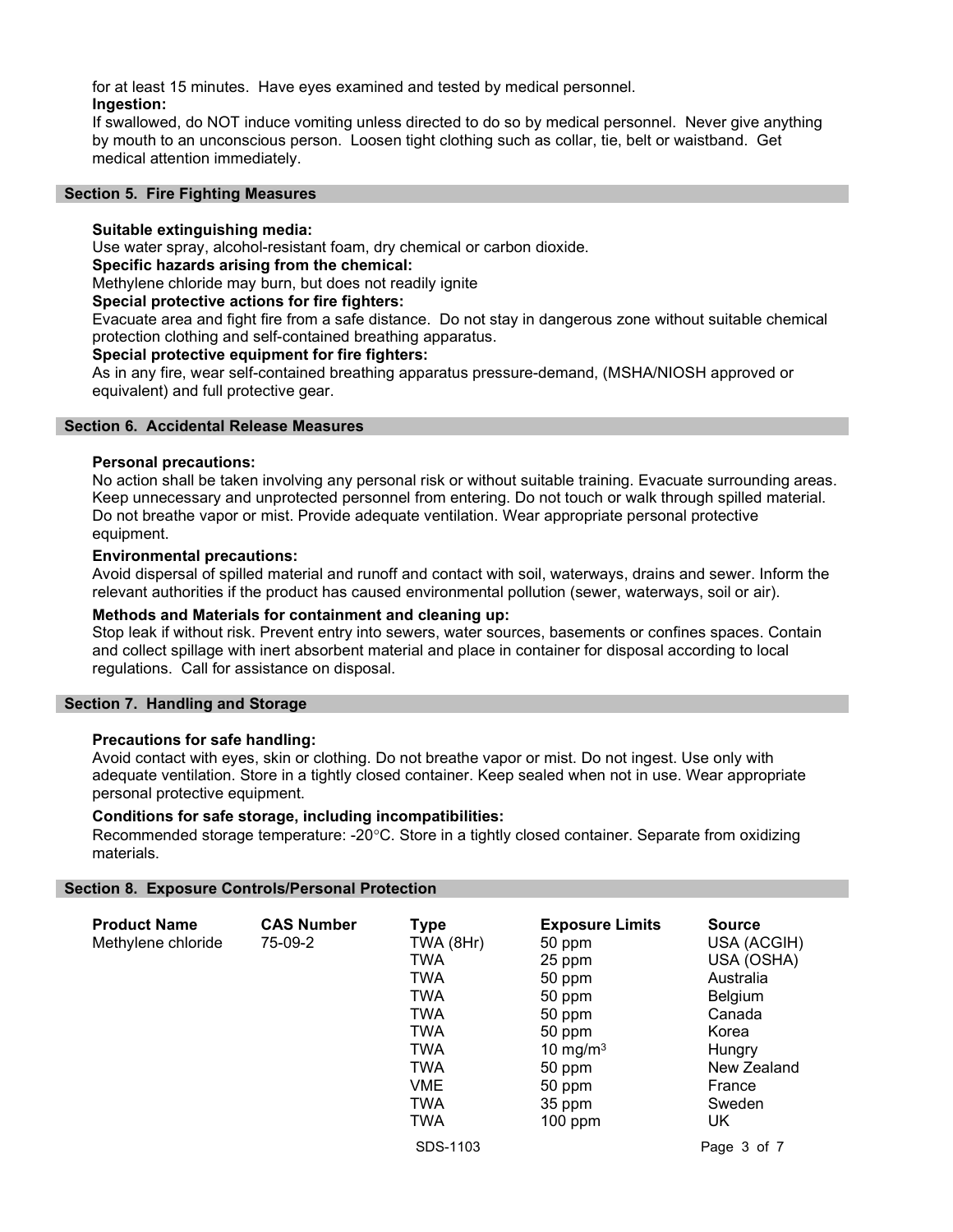# Engineering Controls:

Use process enclosures, local exhaust ventilation, or other engineering controls to control airborne levels below recommended exposure limits.

## Personal Protective Equipment:

## Respiratory protection:

Use only in a well ventilated area. Wear an appropriate NIOSH/MSHA approved air-purifying respirator. If warranted, wear a positive pressure air-supplied respirator in situations where there may be potential for airborne exposure.

## Hand protection:

Chemical-resistant, impervious gloves should be worn at all times when handling chemical products. Recommended: Nitrile rubber

## Eye protection:

Safety eyewear should be worn at all times to avoid exposure to liquid splashes, mists or dusts. Recommended: Splash goggles

# Skin protection:

Protective clothing should be selected specifically for the working place, depending on concentration and quantity of the hazardous substances handled. Recommended: Lab coat

#### Section 9. Physical and Chemical Properties

| Appearance:                                         | Liquid                              |
|-----------------------------------------------------|-------------------------------------|
| Odor:                                               | Chloroform-like odor                |
| Odor threshold:                                     | No data available                   |
| pH:                                                 | No data available                   |
| <b>Melting/Freezing point:</b>                      | $-95^{\circ}$ C (-139 $^{\circ}$ F) |
| Initial boiling point and boiling range:            | 40°C (104°F)                        |
| <b>Flash point:</b>                                 | No data available                   |
| <b>Evaporation rate:</b>                            | No data available                   |
| Flammability (solid, gas):                          | No data available                   |
| Upper/Lower flammability or explosive limit:        | <b>UEL 23%</b>                      |
|                                                     | LEL 13%                             |
| Vapor pressure (mmHg):                              | 350 mmHg                            |
| Vapor density (Air=1):                              | 2.9                                 |
| Relative density (water=1):                         | 1.3                                 |
| Solubility (ies):                                   | Methylene chloride                  |
| Partition coefficient (n-octanol/water) as log Pow: | 1.25                                |
| Auto-ignition temperature:                          | $556^{\circ}$ C                     |
| <b>Decomposition temperature:</b>                   | No data available                   |
| <b>Viscosity:</b>                                   | No data available                   |

## Section 10. Stability and Reactivity

## Reactivity:

Stable under recommended storage conditions.

#### Chemical stability:

Stable under recommended storage conditions.

## Possibility of hazardous reaction:

Under normal conditions of storage and use, hazardous reaction will not occur.

## Conditions to avoid:

Alkali metals, strong oxidizing agents, strong acid and bases, vinyl compounds, magnesium and aluminum.

## Incompatible materials:

Strong oxidizers; caustics; chemically active metals such as aluminum, magnesium powder, sodium and potassium; concentrated nitric acid.

## Hazardous decomposition products:

Carbon oxides, Hydrogen chloride gas formed under fire conditions.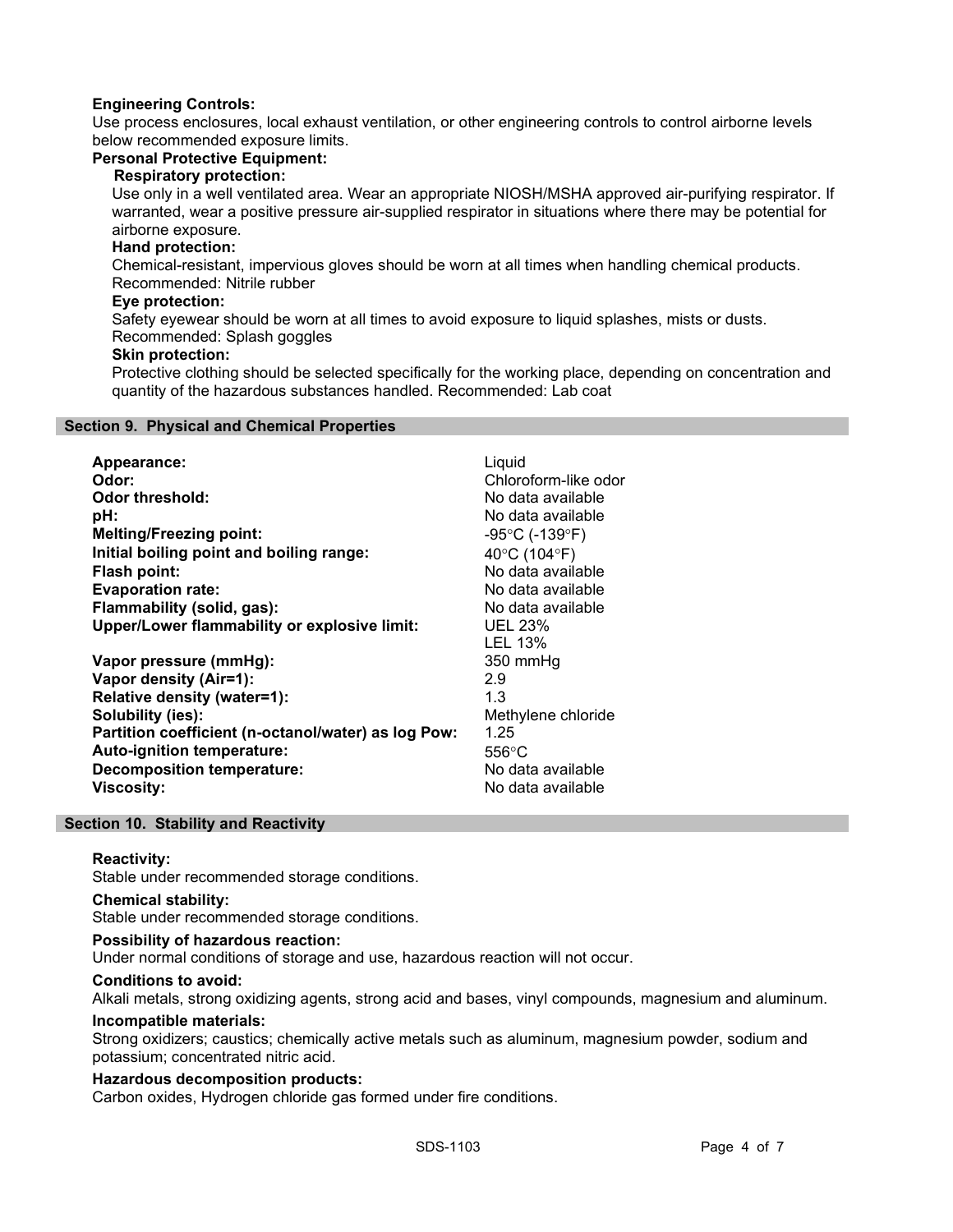# Section 11. Toxicological Information

# Acute toxicity:

#### Methylene chloride

LC50: Inhalation - Rat - 76,000 mg/m<sup>3</sup> @ 4 hours exposure time LD50: Oral - Rat – 1,500 mg/kg

#### Skin corrosion / irritation: Skin-rabbit-skin irritation-24 h

Serious eye damage / irritation:

Eyes-rabbit-Mild eye irritation-24 h Respiratory or skin sensitization: No data available

# Germ cell mutagenicity:

Genotoxicity in vivo-rat-oral (DNA damage)

# Carcinogenicity:

Limited evidence of carcinogenicity in animal studies.

IARC Rating: 2B (Possibly carcinogenic to humans Methylene chloride)

NTP Rating: 2 (Reasonably anticipated to be a human carcinogen Methylene chloride)

#### Reproductive toxicity:

No data available

# Specific target organ toxicity - single exposure:

Irritation to the eyes, skin and the respiratory tract. Exposure could cause lowering of consciousness.

## Specific target organ toxicity - repeated exposure:

Repeated or prolonged contact with skin can cause dermatitis. May have effects on the central nervous system and liver. Possible carcinogenic to humans.

#### Aspiration hazard:

No data available

## Section 12. Ecological Information

#### Toxicity: Fish

| LC100 | Leuciscus idus melantous (Carp) | 541 ma/L | 48 Hr |
|-------|---------------------------------|----------|-------|
| LC50  | Danio rerio (Zebra Danio)       | 254 mg/L | 48 Hr |
| LC50  | Carassius auratus (Goldfish)    | 420 ma/L | 24 Hr |
|       |                                 |          |       |

# Persistence and degradability:

No data available

# Bioaccumulative potential:

No data available

Bioaccumulation: No data available

Mobility in soil: No data available

#### Other adverse effects: No data available

# Section 13. Disposal Consideration

# Disposal methods:

Observe all federal, state, and local environmental regulations. Contact a licensed professional waste disposal service to dispose of this material.

## Section 14. Transportation Information

**Transportation quantity:** This item shipped as an excepted quantity.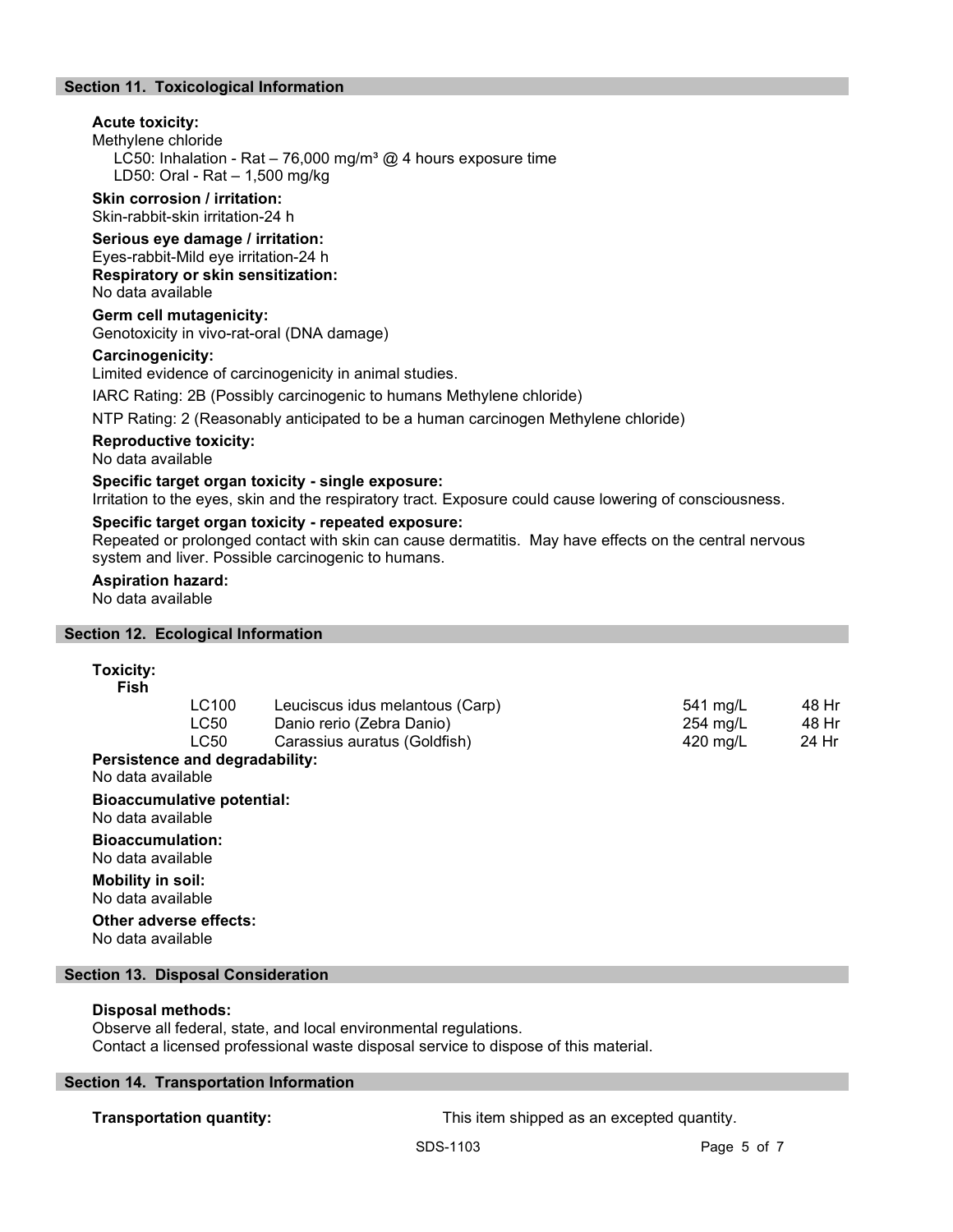| DOT (US)                                |                 |
|-----------------------------------------|-----------------|
| <b>UN Number:</b>                       | 1593            |
| <b>UN Proper shipping name:</b>         | Dichloromethane |
| Transportation hazard class(es):        | 6.1             |
| Packaging group (if applicable):        | Ш               |
| <b>Reportable Quantity (RQ):</b>        | 1000 lbs        |
| <b>Environmental hazards:</b>           | No              |
| <b>Marine pollutant:</b>                | <b>No</b>       |
| <b>Land Transport ADR/RID</b>           |                 |
| <b>UN Number:</b>                       | 1593            |
| <b>UN Proper shipping name:</b>         | Dichloromethane |
| Transportation hazard class(es):        | 6.1             |
| Packaging group (if applicable):        | Ш               |
| <b>Environmental hazards:</b>           | No              |
| <b>Marine pollutant:</b>                | No              |
| <b>Maritime Transport IMDG</b>          |                 |
| <b>UN Number:</b>                       | 1593            |
| <b>UN Proper shipping name:</b>         | Dichloromethane |
| <b>Transportation hazard class(es):</b> | 6.1             |
| Packaging group (if applicable):        | Ш               |
| <b>Environmental hazards:</b>           | <b>No</b>       |
| <b>Marine pollutant:</b>                | No              |
| <b>Air Transport ICAO/IATA</b>          |                 |
| <b>UN Number:</b>                       | 1593            |
| <b>UN Proper shipping name:</b>         | Dichloromethane |
| <b>Transportation hazard class(es):</b> | 6.1             |
|                                         |                 |
| Packaging group (if applicable):        | Ш               |
| <b>Environmental hazards:</b>           | No<br>No        |

# Section 15. Regulatory Information

#### DSL/NDSL status:

This product contains the following components that are on the Canadian NDSL list.<br> **CAS Number** Component Methyl tridecanoate 1731-88-0 Methyl heptadecanoate 1731-92-6 This product contains the following components that are on the Canadian DSL list.<br> **CAS Number** CAS Number<br>75-09-2 Methylene chloride<br>
Methyl pentadecanoate<br>
7132-64-1 Methyl pentadecanoate

# **TSCA**

This product contains the following components that are listed on the TSCA inventory.

| Component             | <b>CAS Number</b> |
|-----------------------|-------------------|
| Methylene chloride    | 75-09-2           |
| Methyl tridecanoate   | 1731-88-0         |
| Methyl pentadecanoate | 7132-64-1         |
| Methyl heptadecanoate | 1731-92-6         |
| Methyl nonadecanoate  | 1731-94-8         |
| Methyl heneicosanoate | 6064-90-0         |

## SARA 302 Components: